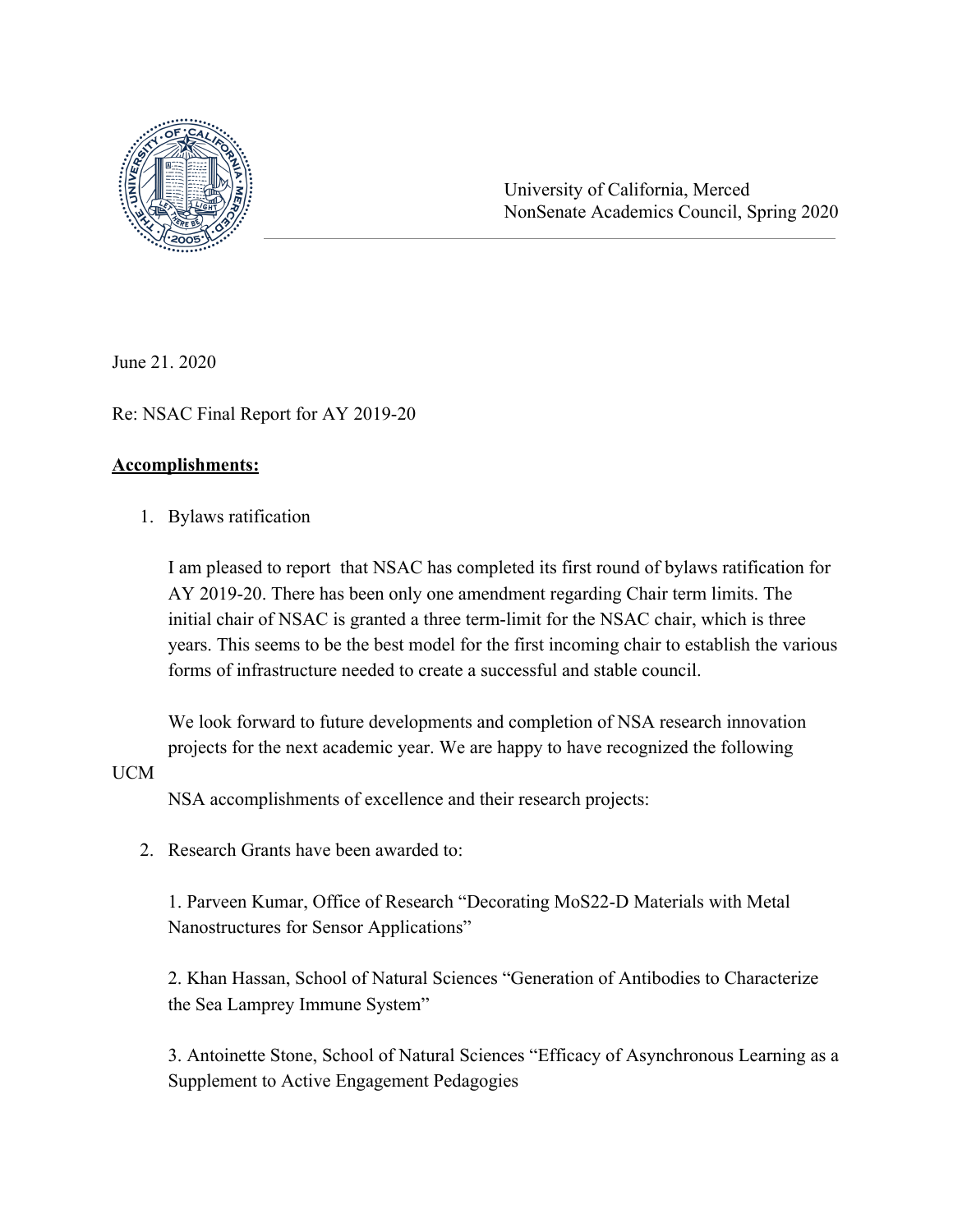4. Ross Avilla, SSHA Psychology "First Generation Student Research Lab"

3. Excellence Awards have been awarded to:

Mentoring: David Gravano, Office of Research

Service: Christopher Ramirez, Merritt Writing Program

Teaching: Sushma Shrinivasan. School of Engineering

Research: Leili Hejri, Mechanical Engineering

\*\*\*Note: Please find the amended bylaws attached, which have been vetted by the current NSAC Executive Committee.

## Fall 2019 NSAC Updates from Individual NSAC Partnerships and Representative

There are two things I'd like to report back to the Vice Provost for Faculty and the Associate VPF:

1. What major and or minor accomplishments have you been a part of as a non-senate representative of either UGC, Undergraduate Education, Search Committees, and or any other relevant committees that directly impact or involve non-senate academics?

Name: Derek Sollberger, Unit-18 Representative on the General Education Executive Committee (GEEC, one of two representatives)

Update: The recent approval of permanent by-laws changed the voting allotment from  $\frac{1}{2}$  vote per lecturer to a full vote for each lecturer. Previously, the chairperson also made it standard practice to encourage and allow Unit-18 lecturers to teach Spark courses along with finding instructional budget funds to do so.

Comments: Upcoming issues in GEEC that we want to follow include Foreign language requirement (i.e. if we decide to have experts place students in foreign language classes or exempt them from further classes, how would such a testing procedure affect workload?)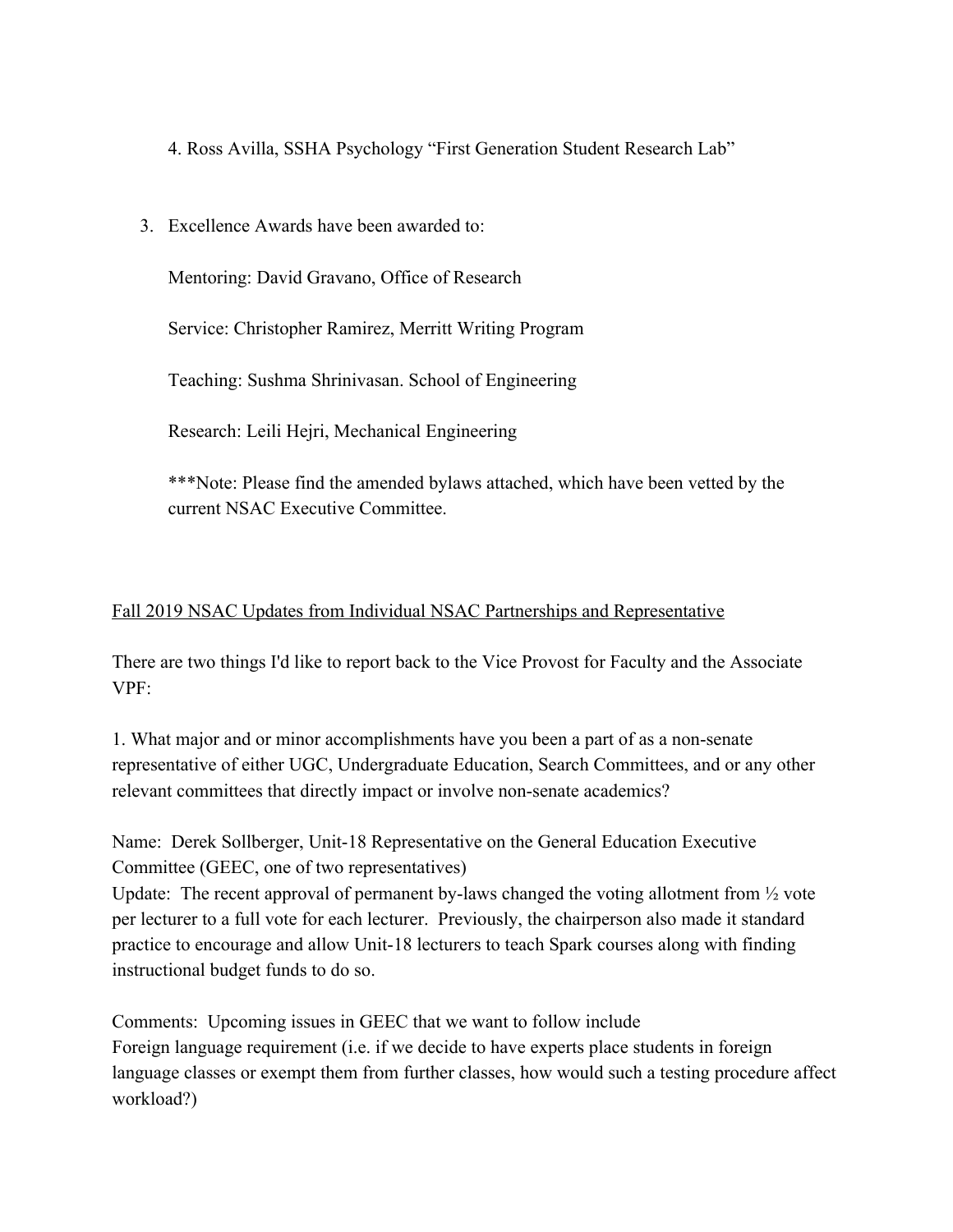Getting departments to be more clear about what they want from Writing in the Disciplines courses

Spark budget should be part of a permanent budget instead of on soft money allocation.

Name: David Gravano (academic researcher), Assistant Project Scientist, Stem Cell Instrumentation Foundry - not sure if this is the committee work you're interested in... Update: Serving 2-year appointment as a voting member of the UC Merced Institutional Biosafety Committee (IBC). Provided primary and secondary review of Biological Use Authorizations (BUAs) for faculty researchers.

Comments: This is not a formal NSAC appointment, but perhaps the IBC could discuss amending bylaws to formally include 1 NSAC voting member.

Name: Laura Martin, Executive Director, Academic Senate

Update: This fall Senate committees were invited to consider the addition of a Non-Senate faculty member (unit 18) either as a guest or as a consultant and as consistent with the committee's charge. Committees were encouraged to reach out to the Non-Senate Academic Council for representation as needed. Beyond those committees for which there is existing representation, committees concluded they would welcome consultation with their non-Senate colleagues when relevant items were scheduled for consideration.

2. What are your thoughts about your current role in terms of how to move forward to insure and promote continued involvement and representation for non-senate academics?

Name: Derek Sollberger, data analyst for the UC-AFT union Update: I have been data mining salaries for faculty in the UC system. We have a good idea about how many instructors have each job title and their median salaries.

Comments: Forming a proposal to formalize the path to a Senior Lecturer title and position should be relatively easy as far as what Academic Personnel would want. However, balancing the goals for Senior Lecturer may be difficult between the schools (SSHA/SNS/SOE).

Name: David Gravano

Update: Would like to see NSAC form a committee involved in the review/recommendation of merit increase and promotion cases for academic researchers - analogous to UC Davis Academic Federation or perhaps how academic senate would review these cases for faculty. Have been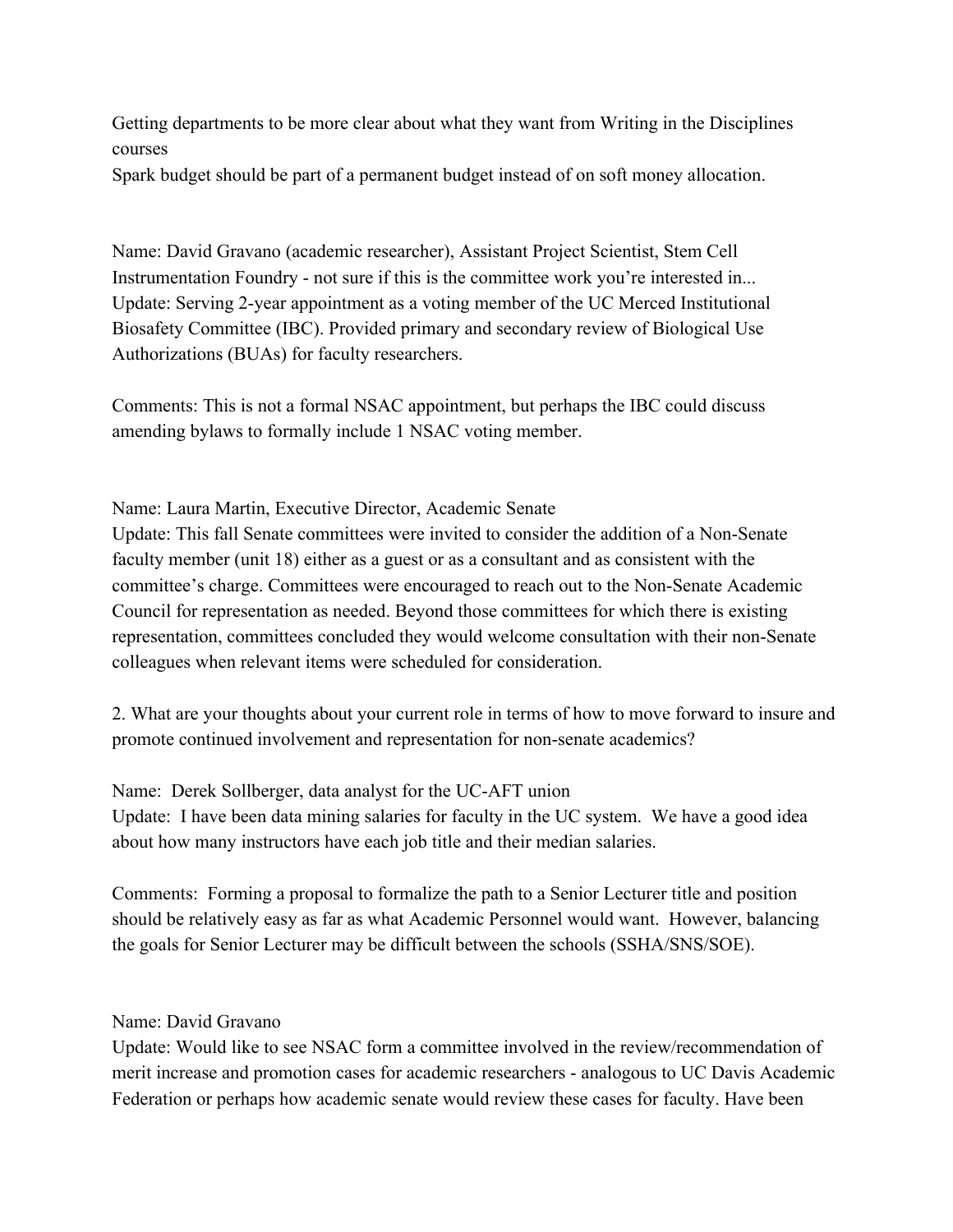discussing this with other academic researchers as this was not part of our recent union contract and several see this need.

Would also like to discuss the involvement of NSAC on placing non-senate academics on university committees where we may not yet be represented like TAPS, ECEC?

Lastly, it will be customary starting spring, 2020 to attend at least one NSAC executive meeting in order to provide regular updates on these processes and ways to move forward in a consistent manner. If you happen to step away from any major campus committee where we have a voting position, please let me know so that we can find a replacement.

DeEtte Silbaugh and Michelle Toconis gave an update over zoom for our final NSAC meeting 2020 : We now have 2 votes for non-senate faculty on the undergraduate ed committee.

## Future Goals/Meetings/Issues

-What other committees have we gained voting rights? -Which others do we need to advocate for voting rights: campus planning? -Are UC Merced Senate facultåy committees for welfare and diversity welcoming of non-senate participation?

Re: Agenda. Undergraduate Excellence Committee, 6/22, 11am, Zoom

Although this meeting was intended to be more of a roving discussing than an agenda driven meeting, here are some topics of discussion we hope to address on Monday:

- Introduce the Undergraduate Excellence Committee and Working Group.
- Consider areas of opportunity for articulating best practices for managing lecturers and other NSAC constituencies.
- Discuss avenues and opportunities for proposing alterations to the campus MAPP document.
- Consider alternative areas of opportunity for this working group.

# Topic: **Undergraduate Excellence Committee Discussion**

Time: Jun 22, 2020 11:00 AM Pacific Time (US and Canada)

Join Zoom Meeting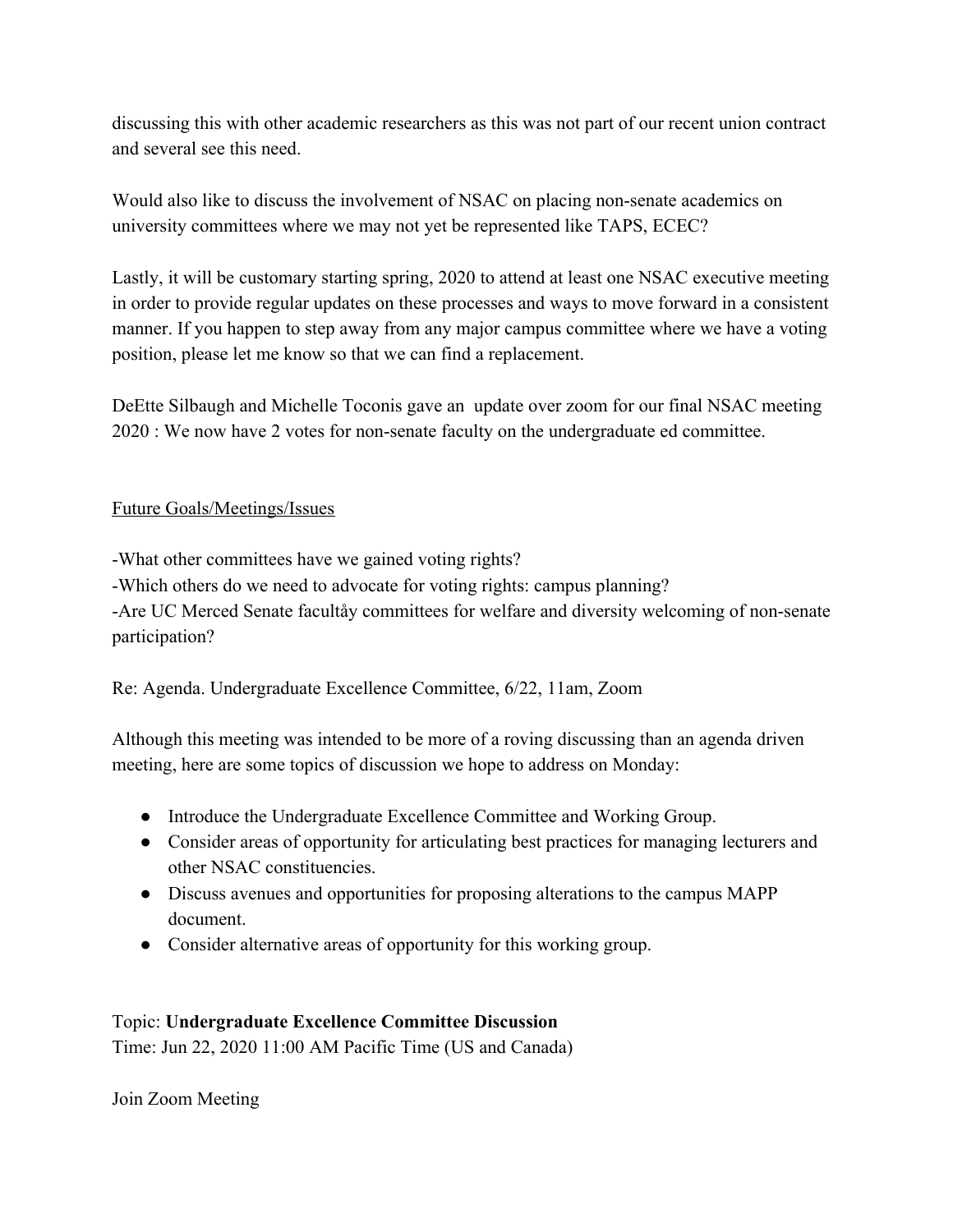## <https://ucmerced.zoom.us/j/94460008139>

Next year, Iris Ruiz, as NSAC chair, will continue to serve my second year of three years. My goal for this term is to ensure that NSAC builds a strong foundation with an appropriate web and social media presence. I also plan to continue to advocate for equity in governance and representation for NSA.

Lastly, we have to add the yearly report to be completed and added to the UC Merced CCCI.

Thank you very much for your continued support!

Iris Ruiz

Iris Ruiz, UC Merced NSAC Chair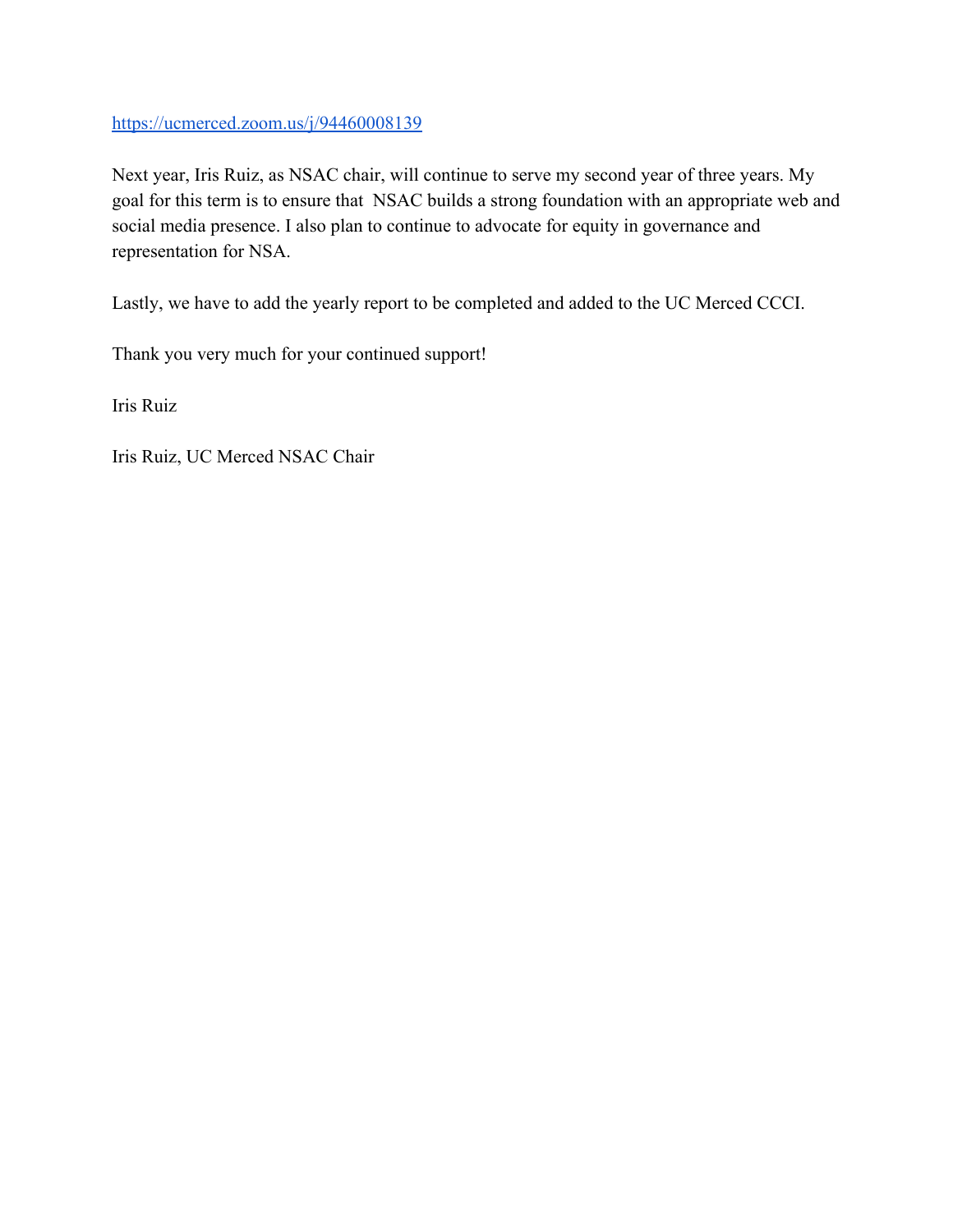## **Non-Senate Academics Council (NSAC) Bylaws**

#### Definition of Terms

NSA: Non-senate academics, which includes Unit-18 lecturers, Unit-17 librarians, and non-senate academic coordinators.

NSAC: Non-senate Academic Council, which is a broad organizing body that includes all NSA members of UC Merced.Executive

Board: Elected members of NSAC,who represent NSA members, vote on NSAC matters, and speak on the behalf of the NSAC to the Chancellor, Vice Provost for Faculty, and UC Merced governing bodies.

#### Mission

As an organizing body and governing council, UC Merced's Non-Senate Academic Council (NSAC) includes all Unit-18 lecturers, Unit-17 librarians, and non-senate academic coordinators. The NSAC fosters community, coordinates topics for planning and policy consideration, serves as an interface with campus governing bodies, recognizes the influence of NSA on the campus and local community, and provides professional opportunities for NSA at UC Merced. This Council includes bylaws for its leadership and committees in order to organize NSAC structures and processes, with the purpose of fostering and sustaining the meaningful inclusion of NSA in campus priorities and planning structures.

#### Resources and Structural Needs

To function as a campus civic organization, the NSAC structure will include...A funded instructional workload credit and/or supplemental salary for the Chairperson of the Council.Funded operational costs which may include travel related to NSAC issues/concerns. Funded professional development mini-grants through the Center for Excellence in Teaching and Learning. Funded annual awards to recognize NSAC excellence. Regular meeting between the NSAC Executive Board and the UC Merced Vice Provost for Faculty; meeting no less than once per semester.Non-Senate Academics Council Bylaws

#### Article I:

#### Statement of Purpose:

The Non-Senate Academics Council (NSAC) is officially recognized as an independent advisory body to the Office of the Chancellor. As an advisory body, this Council is a governing unit with the capacity to organize members and govern through committee structure and campus advisory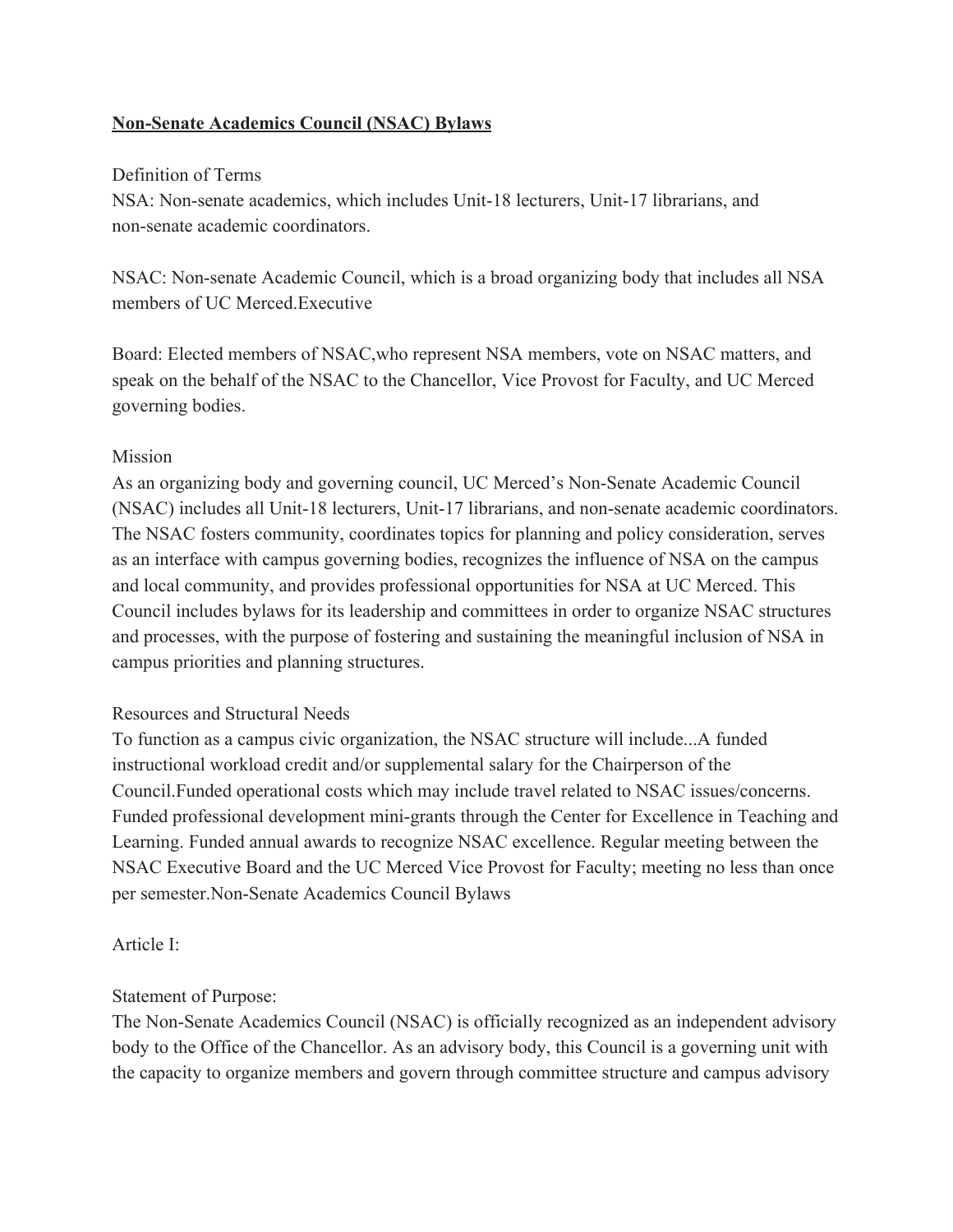roles. However, this Council does not function as a collective bargaining unit for NSA contracts, which is the duty of Unit-18/17 unions.

## The Council's objectives include:

To maintain the mission of the University of California, in supporting the teaching, research and public service of NSA at UC Merced;To maintain and enhance communication between NSA and the broader UC Merced community and its governance structures;To promote and contribute towards the priorities of equity and fairness, particularly with enhancing inclusion and visibility of NSA members in UC Merced governance matters;To act as a liaison between NSC, the Chancellor (as well as related administrative leads), ensuring that NSA interests and input are adequately solicited and considered;To be consulted by administrative leads and Senate committees to review new and existing policies and procedures affecting NSA and to provide feedback from NSC members;To develop and review with campus leadership policy proposals or topics,consistent with NSC priorities.

## Regular Council Activities:

The NSAC will hold general meetings once per month during the academic year, with all members invited.This monthly meeting will be coordinated and conducted by the NSAC Executive Board with the purpose of discussing issues/concerns related to NSA at UC Merced, coordinating NSA efforts, and otherwise fulfilling NSAC objectives.The Executive Board will meet privately once per month, in between regular NSAC meetings. The Executive Board will use these meetings to prepare for NSAC general meetings, vote on measures, proposals, bylaw amendments, etc., and generally discuss NSAC issues.

#### Article II: Membership

All NSA (Unit-18 lecturers, Unit-17 librarians, and non-senate academic coordinators) are automatically members of the Non-Senate Council and are welcome to attend NSC meetings. All NSC activities and resources are available to all members of this Council. LSOE/LPSEO faculty members may provide assistance to NSAC, but may not officially join the NSAC or serve on the NSAC Executive Board.

## Article III: Officers and Executive Board

The Executive Board involves the following functions:

- 1. Explore and identify current and future issues affecting NSA at UC Merced and to regularly (at least once per semester)
- 2. Communicate these to the Chancellor via the Vice Provost for Faculty.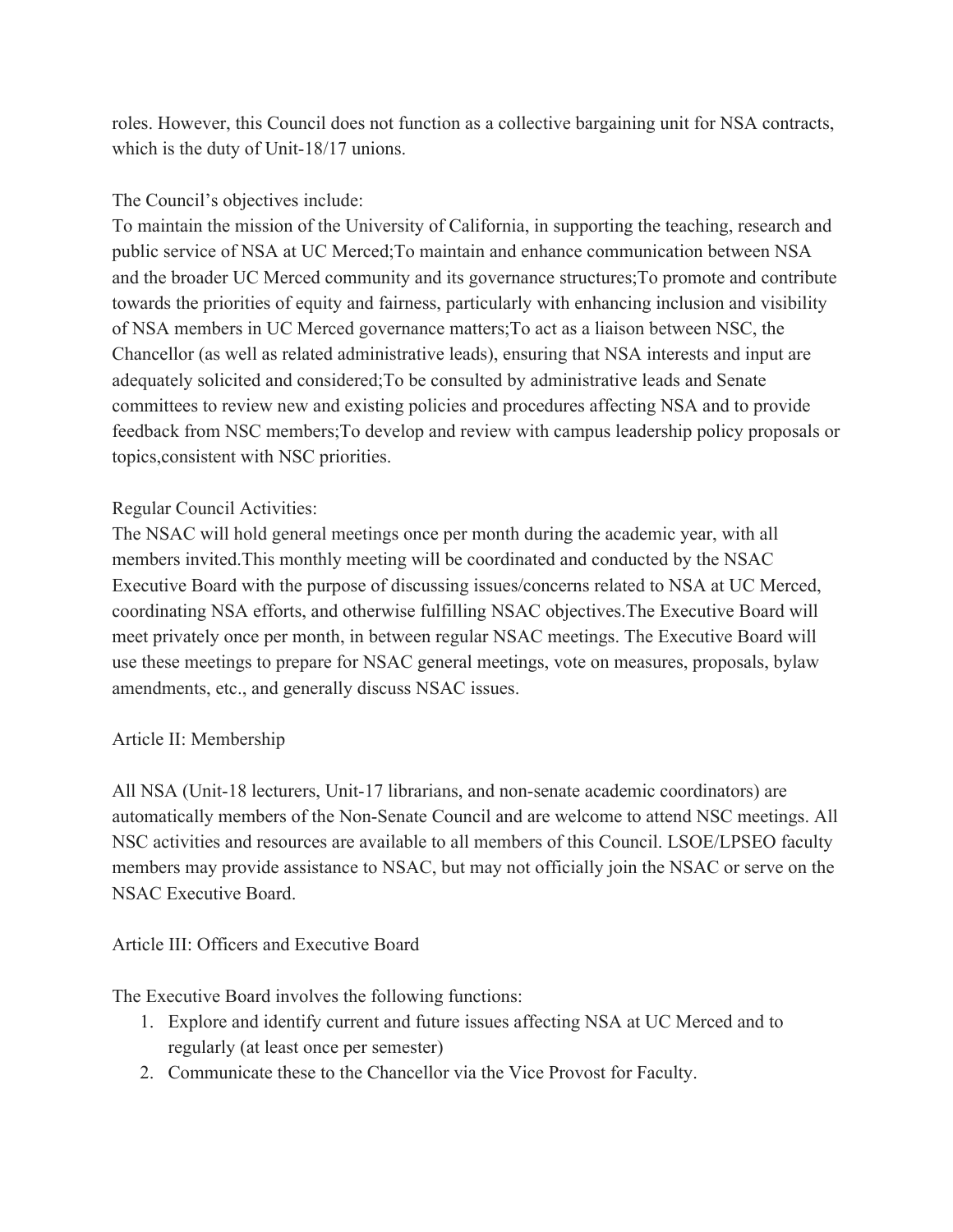- 3. Act on behalf of NSAC members in representing priorities that are consistent with NSAC bylaws; Receive requests from NSAC members and direct them to the appropriate NSAC representatives and committees;
- 4. Upon request, recommend NSAC members to serve on Senate Committees;
- 5. Receive reports from NSAC committees and enact recommendations;
- 6. Direct the NSAC Chair to take specific actions on behalf of the Council.

Given this scope of responsibility, the Executive Board includes a range of roles. It is recommended that Executive Board members serve two-year terms, if able. The Chair is a supported position, with an instructional workload credit and/or supplemental salary with a **three-year term**. During the last year of service, there will be an opportunity for voting in an incoming chair that will shadow the chair for one year prior to being granted the Chair position.

## NSAC Roles include:

Chair, Vice Chair, Past Chair (optional), Recorder, Finance Officer, up to four Co-Coordinators for Programs, Events, Outreach, and Communications, and an (optional) ex-officio student representative.

## Officer Duties:

The duties of the Chair shall be to:

- 1. Preside over all regular and special meetings of theCouncil and the Executive Board;
- 2. Schedule meetings and establish meeting agendas;
- 3. Nominate, in consultation with the Council, representatives to serve on University Committees;
- 4. Represent (appoint a designee to represent) the Council at University functions which require representation by the Council;
- 5. Coordinate elections and certify the validity of election results;
- 6. Regularly meet with the Chancellor or Vice Provost for Faculty as a representative of NSAC.

The duties of the Vice Chair shall be to:

- 1. Perform the duties and exercise the powers of the Chair in the absence of the Chair;
- 2. Coordinate the appointment process for Campus-wide Committee Representatives, including communication with general members and nominees.

The duties of the Past Chair (optional) shall be to:

- 1. Serve in an ex-officio capacity;
- 2. Mentor new board members;
- 3. Perform special projects as requested by Chair.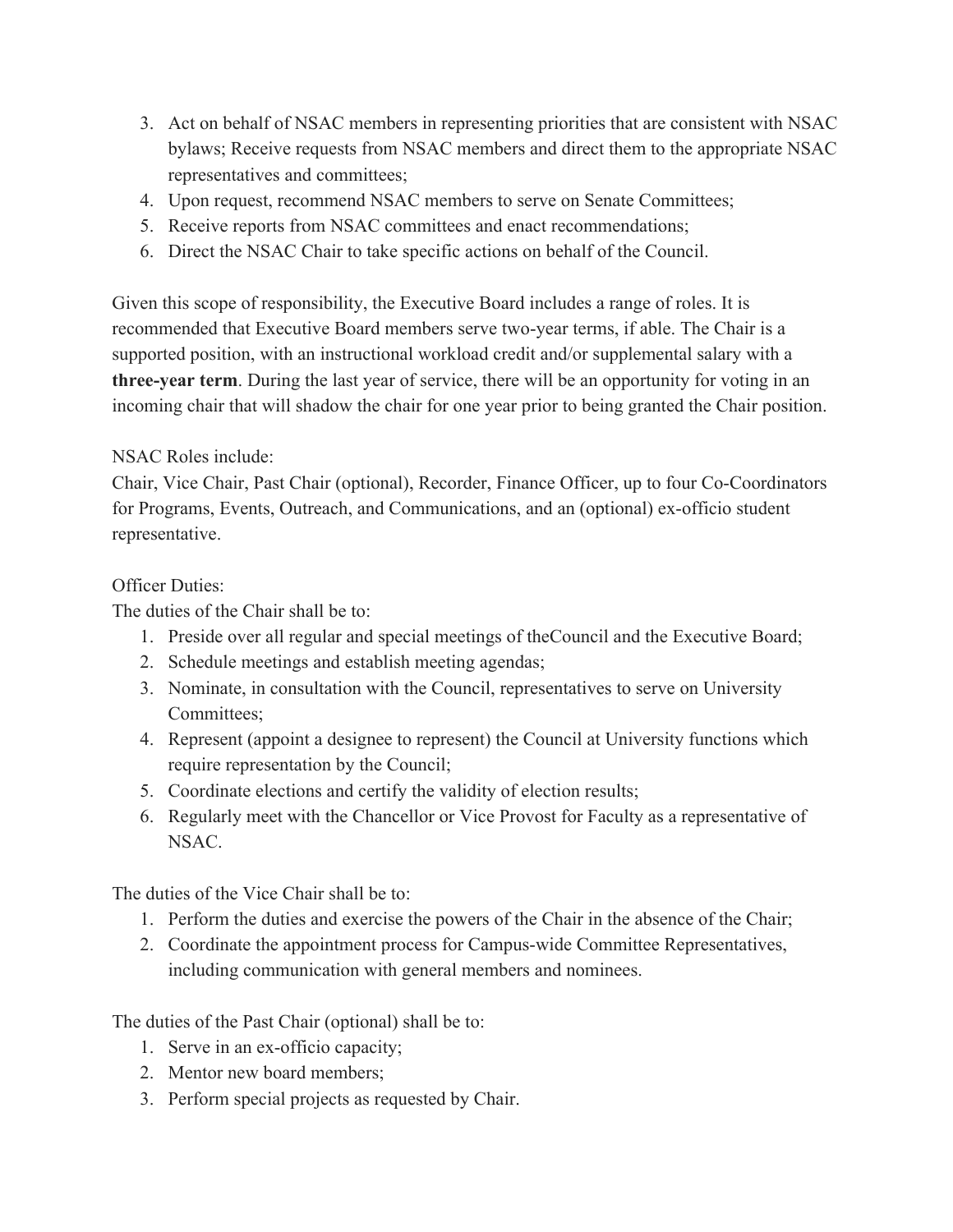The duties of the Recorder shall be to:

- 1. Record, transcribe and distribute proceedings of general, Executive Board, and special meetings;
- 2. Maintain official records and reports.

The duties of the Finance Officer shall be to:

- 1. Prepare monthly reports to the Executive Board and annual operating budget for the upcoming fiscal year based on anticipated expenditures;
- 2. Coordinate the funding needs of various committees.

The duties of the Co-Coordinators for Programs, Events, and Communications:

- 1. Coordinate programs, trainings, and social activities of the Council;
- 2. Propose ideas for improving the visibility of the Council;
- 3. Provide communications and updates via email, social media and the Council website on a regular and as-needed basis;
- 4. Coordinate all communications between the Executive Board and the Council membership.

The duties of the (optional) ex-officio student representative:

- 1. Field questions from Executive Board members pertaining to student issues;
- 2. Represent student viewpoints/concerns pertaining to NSA issues;
- 3. Organize student support for NSAC issues.

## Voting Rules:

All Executive Board members have voting privileges. An Executive Board member can motion to bring any item up for vote if that motion is seconded by another Executive Board member.Votes will pass on a simple majority (majority of those present) ruling.Votes will normally be recorded by acclamation. A Board member may request a private vote on any matter. If this occurs, the Board will vote on whether or not the issue should be voted on privately, with a simple majority deciding the matter.

Executive Board Appointments:

NSAC members may self-nominate to apply for an Executive Board position; or a NSAC member may be nominated to an Executive Board position by another Council member (with the consent of both parties).The appointment period for all officers is July 1st through June 30th of each year. Elections are conducted in June, in anticipation of the upcoming academic yea. Elections for Executive Board positions are voted on by all NSAC members (including Executive Board members) who are present during the general meeting at which the election